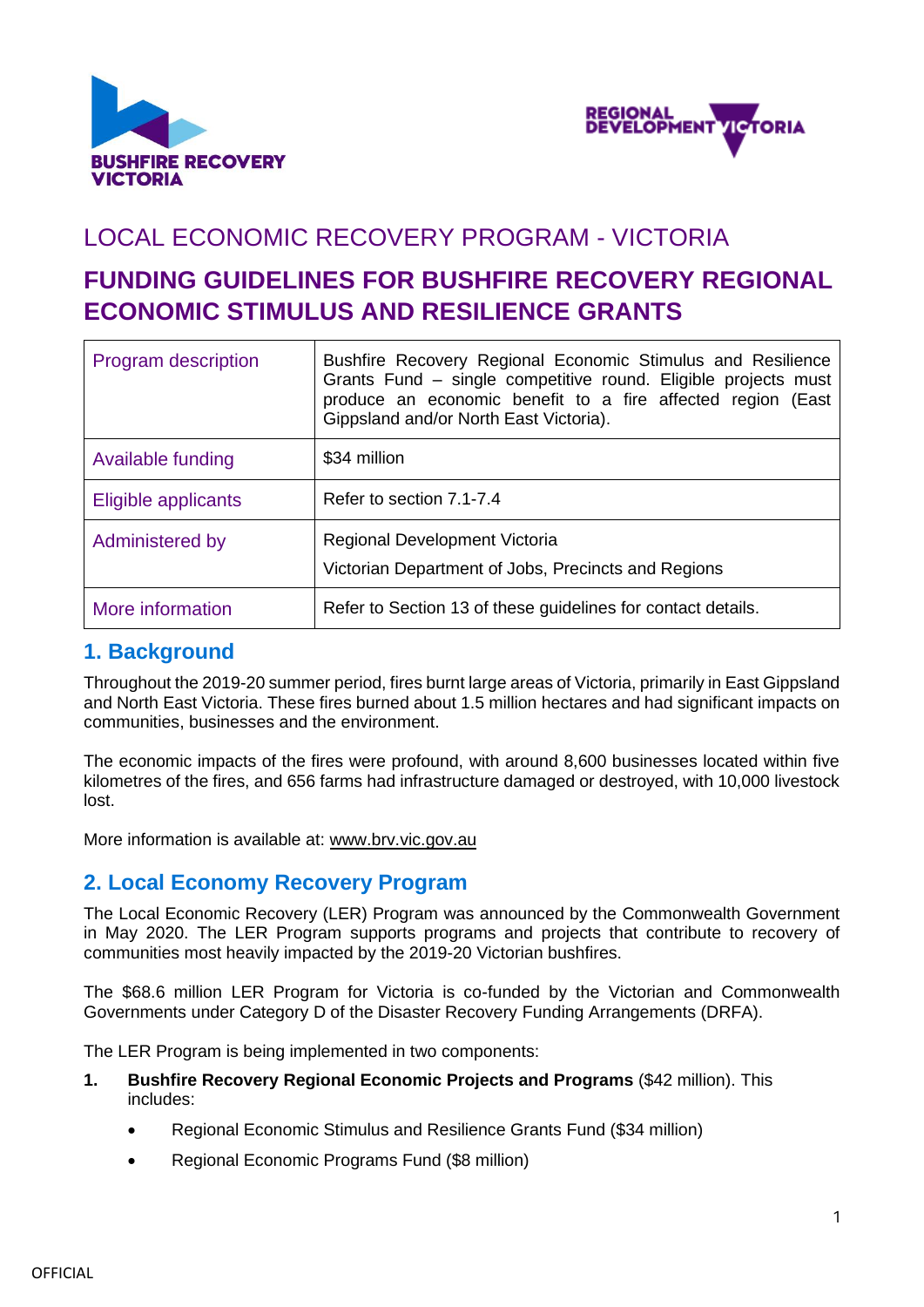



#### **2. Bushfire Recovery Local Community Projects Grants Program** (\$26.6 million)

Funding applications will be invited for the Bushfire Recovery Regional Economic Stimulus and Resilience Grants Program and the Bushfire Recovery Local Community Projects Grants Program.

The programs funded under the Bushfire Recovery Regional Economic Recovery Programs Fund will be delivered by the Victorian Department of Jobs, Precincts and Regions (DJPR).

These guidelines apply to the **Bushfire Recovery Regional Economic Stimulus and Resilience Grants Fund.**

## **3. Bushfire Recovery Regional Economic Stimulus and Resilience Grants Fund**

The \$34 million Bushfire Recovery Regional Economic Stimulus and Resilience Grants have been established to support regional economic recovery by stimulating economic growth and building economic resilience in bushfire affected regions.

The projects funded under the Bushfire Recovery Regional Economic Stimulus and Resilience Grants will be drawn from approved economic recovery plans developed at regional and/or municipal levels. The regional and municipal recovery plans have been developed in consultation with the local community, and the local industry and business sectors.

### **4. Program objectives**

- increase economic and social benefits through investment in enabling infrastructure
- increase employment opportunities and decrease skills shortages in key sectors, including the promotion of Aboriginal participation
- increase the capacity of the business community by enhancing employment, business and economic opportunities with a focus on tourism and primary industries, including small business or other sectors, consistent with the objectives of local and state government
- increase business capability, including Aboriginal businesses, and continuity by providing increased opportunities to collaborate, innovate and drive change
- increase longer term economic and community resilience for future emergency events
- increase and restore visitor confidence in the region
- protect and enhance Aboriginal culture, and support participation and ownership
- addresses a need of the communities that has arisen due to the impact of the 2019-20 bushfires.

## **5. Timeframes**

The program will be delivered through a single competitive round. Interested parties are invited to speak with their local Regional Development Victoria (RDV) office.

• Thursday 29 October 2020: program opens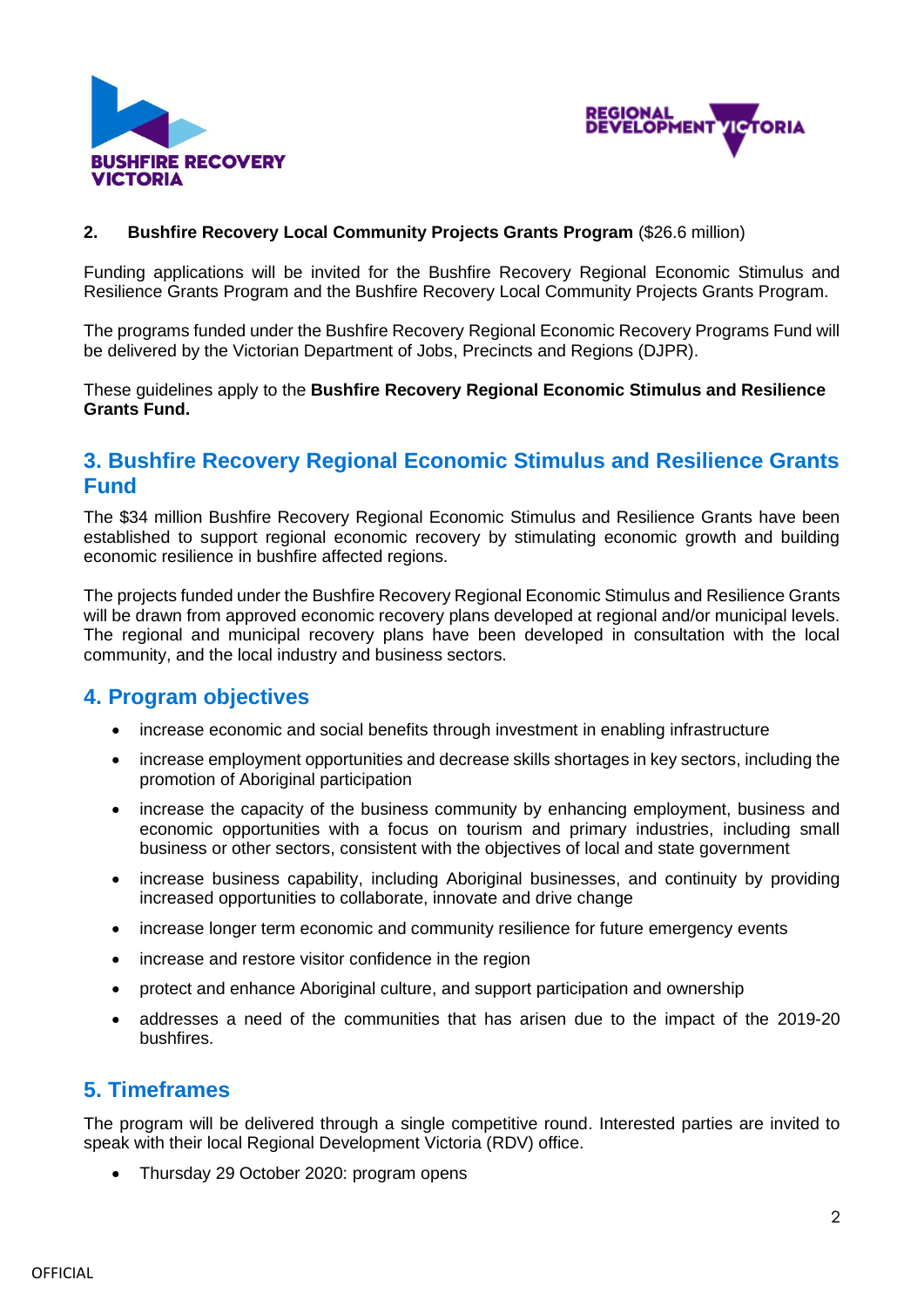



- Thursday 10 December 2020: application for funding closed
- Mid to late January 2021: successful applicants notified
- By 30 June 2022: approved projects completed.

## **6. Funding**

An upper-limit of \$5 million in funding will apply to individual projects.

Applicants may submit grant applications for more than one project. Applicants will be asked to indicate which project they consider to be their priority project.

## **7. Eligibility criteria**

### **7.1 Eligible Local Government Areas and Alpine Resort Areas**

The following Local Government Areas (LGAs) and Alpine Resort Areas can access LER Program funding:

- East Gippsland:
	- o East Gippsland Shire
	- o Wellington Shire
- North East Victoria:
	- o Towong Shire
	- o Alpine Shire
	- o Indigo Shire
	- o Mansfield Shire
	- o Rural City of Wangaratta
	- o Wodonga City
	- o Falls Creek Alpine Resort
	- o Mount Hotham Alpine Resort
	- o Mount Buller & Mount Stirling Alpine Resort

It is anticipated that most funding will go to the LGAs most directly impacted by the 2019-20 bushfires: East Gippsland Shire, Towong Shire and Alpine Shire (in that order).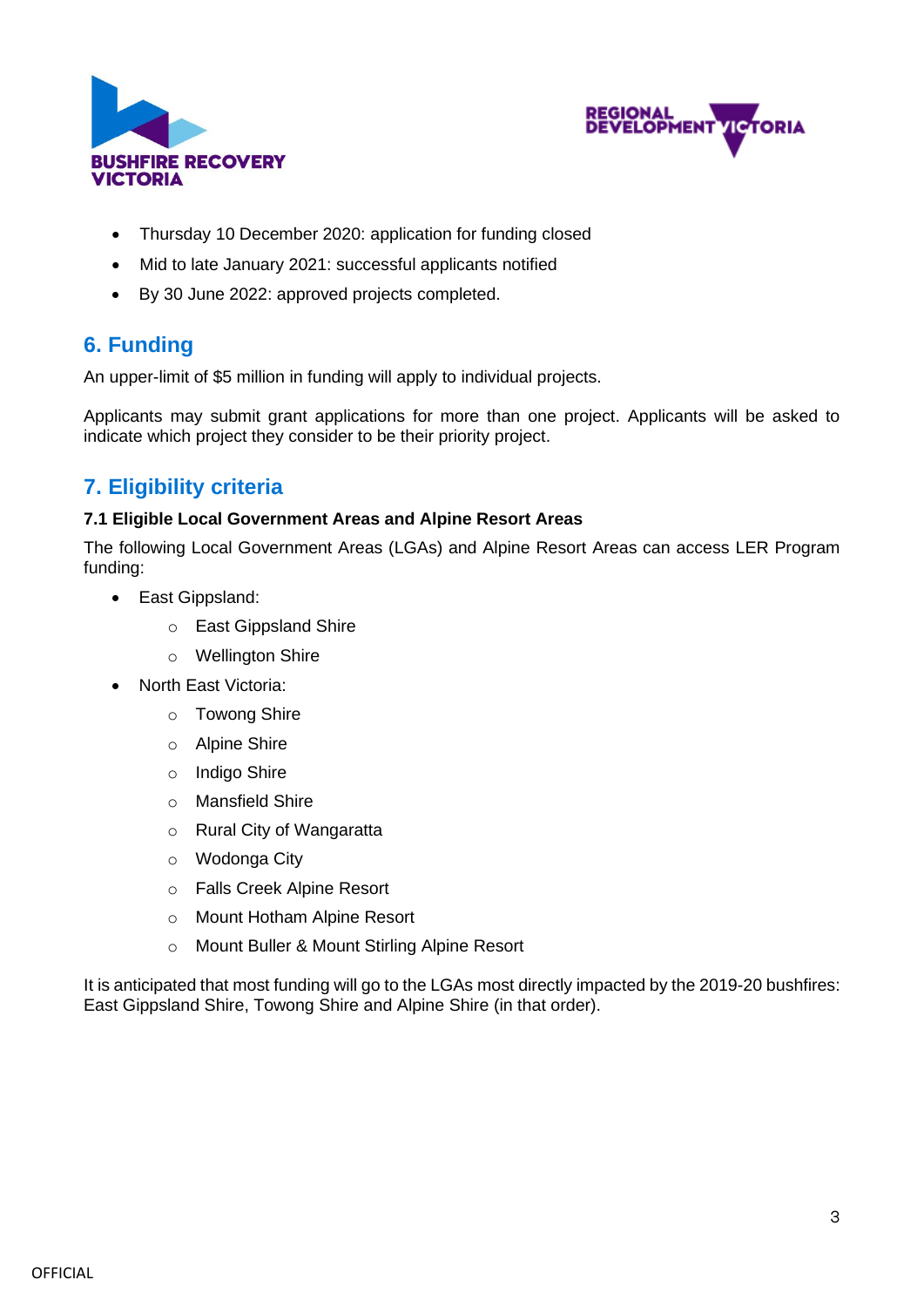



#### **7.2 Eligible organisations**

To be eligible, an applicant must be an organisation that is a:

- Local Government Authority
- Resort Management Board
- industry organisation
- private sector businesses, including Aboriginal organisations, sole traders, micro and small businesses
- business and industry groups, including:
	- o chambers of commerce and business associations
	- o industry peak bodies
	- o business and industry clusters and networks.
- utility and services providers and water corporations
- TAFE institution and university
- public/private partnership, through an incorporated entity
- not-for-profit organisation, including community groups that are an incorporated body, cooperative, association or social enterprise
- other organisation agreed between the National Bushfire Recovery Agency and the Victorian Government.

and must:

- be an incorporated legal entity, with the exception of sole traders, micro and small businesses which may only require an ABN; and
- have a current Australian Business Number (ABN); and
- have no outstanding reports or other reports required for any previous Victorian Government grant programs.

Note that eligible Traditional Owner / Custodian groups and Aboriginal businesses are encouraged to apply.

#### **7.3 Auspice organisations**

Auspice organisations can support unlimited applications from lead applicants.

If your organisation is not incorporated or does not have an ABN you may ask an eligible auspice organisation to submit an application.

An auspice organisation is an organisation that meets the eligibility requirements and that has agreed to manage the grant for you. An auspice organisation must agree to enter into the grant agreement with the State and be liable for delivering the project.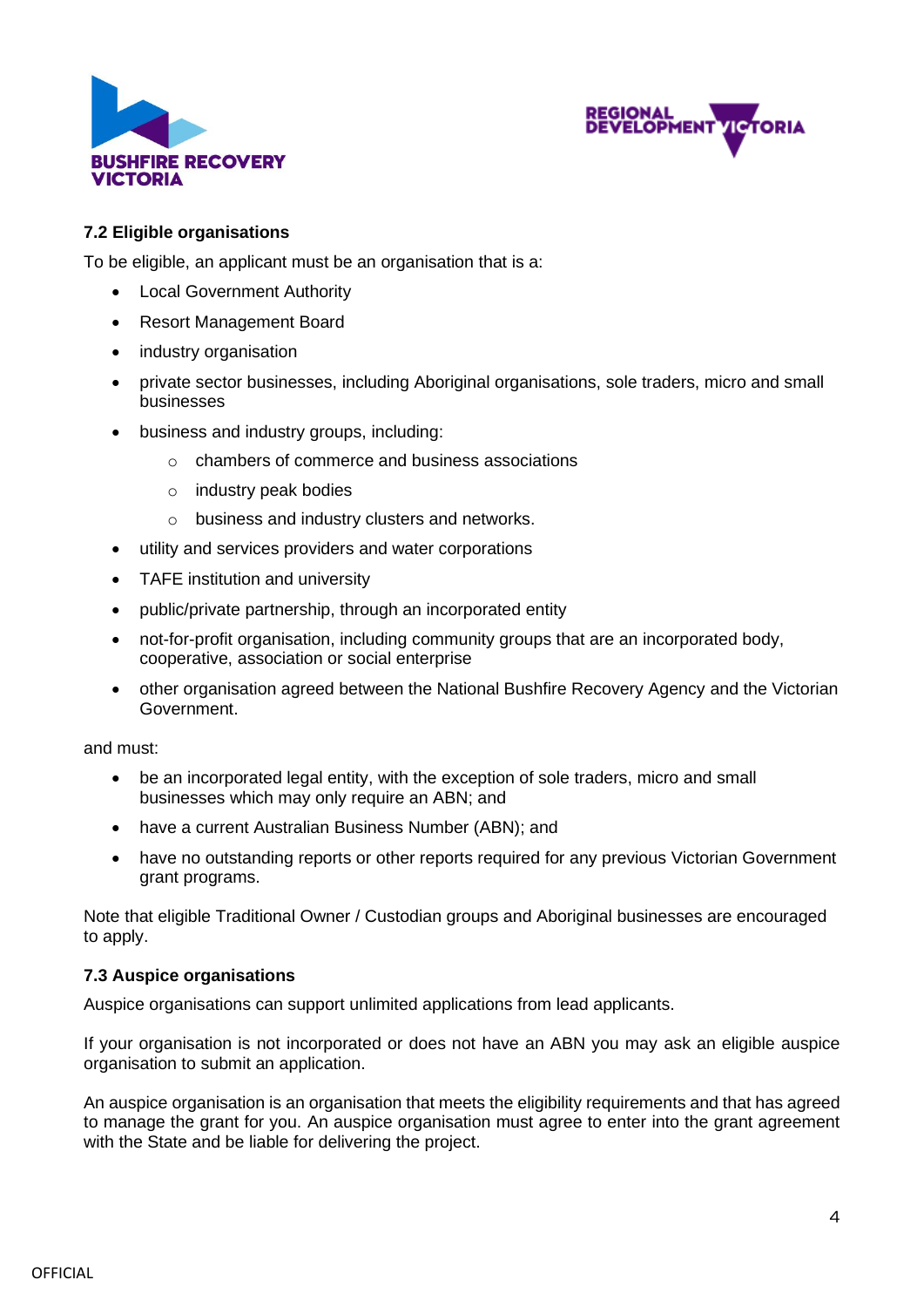



#### **7.4 Ineligible organisations**

- State and Commonwealth Government departments and agencies
- unincorporated organisations or joint ventures (unless under an auspice arrangement, *see above*)
- trusts
- pre-schools, primary and secondary schools
- Individuals are not eligible to apply.

#### **7.5 Eligible projects**

Projects are eligible if they are designed to produce an economic benefit to a fire affected region (East Gippsland and/or North East Victoria) and align with one or more of the following LER Program categories:

| <b>Enabling infrastructure</b>                                                                                                   | Economic infrastructure and new infrastructure focused on<br>functionality improvements, enhancements or upgrades<br>including betterment. |
|----------------------------------------------------------------------------------------------------------------------------------|--------------------------------------------------------------------------------------------------------------------------------------------|
|                                                                                                                                  | Support for projects focused on micro-grids, local energy grids,<br>that helps deliver resilience and economic value for<br>communities.   |
| <b>Industry and business</b><br>development, including<br>small business and micro-<br>enterprises/sole traders'<br>development. | Initiatives supporting entrepreneurship and innovation.                                                                                    |
|                                                                                                                                  | Development of regional specialisations and economic<br>diversification.                                                                   |
|                                                                                                                                  | Business retention, new business development and business<br>expansion and attraction.                                                     |
|                                                                                                                                  | New technologies, plant and equipment and systems to improve<br>productivity, competitiveness, and business and jobs growth.               |
|                                                                                                                                  | Capacity building, workforce participation, skills development,<br>and local and regional industry networks.                               |

#### **7.6 Ineligible projects**

Examples of the types of projects that will not be supported include:

- projects that, in the state's opinion, may have a negative impact on existing businesses / services
- projects that require ongoing or recurrent funding to succeed or deliver benefits, unless there is demonstrated agreement from the relevant entity, including Commonwealth, state or Local government, to provide that funding
- projects where, in the State's opinion, funding is normally provided, or has otherwise been provided, by other state, Commonwealth and/or local government sources.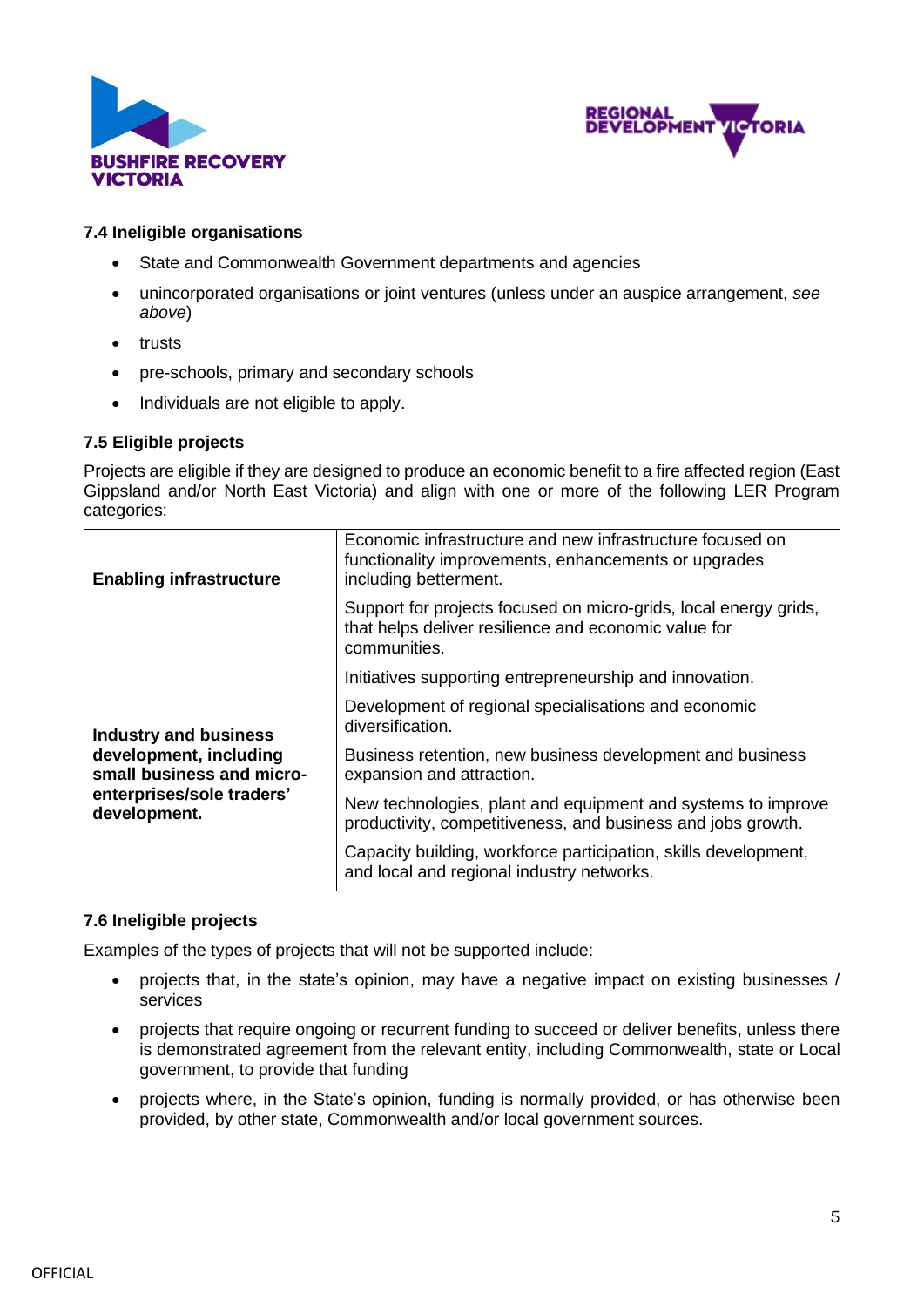



#### **7.7 Ineligible costs**

Examples of program costs that will not be covered by grant funding:

- early stage planning, feasibility studies, strategic and growth plans and township planning (business cases and design and construct projects are not considered ineligible).
- business-as-usual operational costs and expenditure, including overhead costs
- costs of works completed prior to approval of funding for the project (retrospective funding)
- the purchase of land or buildings
- private sector projects undertaken as a result of another government contract
- projects that the State considers are normally funded through commonwealth, state or local government sources
- costs of works and activities that are reimbursable under other funding sources, including insurance
- projects requiring operational funding from the Victorian Government once completed
- activities that that the State considers are considered Local Government Authority and Alpine Resort Area core business
- passing on the funding to a third party in the form of a sponsorship, grant, cash prize of commercial gift.

#### **7.8 Further mandatory requirements**

For a successful application, applicants must ensure:

- 1. the proposed project is located in an eligible Local Government Authority and/or Alpine Resort Area
- 2. that all regulatory requirements for the project including land tenure, planning and environmental issues have been identified and will be met
- 3. applications for projects on public land are endorsed by the relevant land manager (e.g. Local Council or the Department of Environment, Land, Water and Planning)
- 4. the proposed project will comply with Victorian COVID-19 restrictions and requirements.

Funding applications must also include information and evidence regarding whether the applicant has already applied for and/or received funding from the Commonwealth, State or local government, for the same or a similar project(s).

### **8. Application process**

#### **Step 1: Expression of interest**

Prior to submitting an application for a Bushfire Recovery Regional Economic Stimulus and Resilience Grant, applicants must:

• familiarise themselves with these guidelines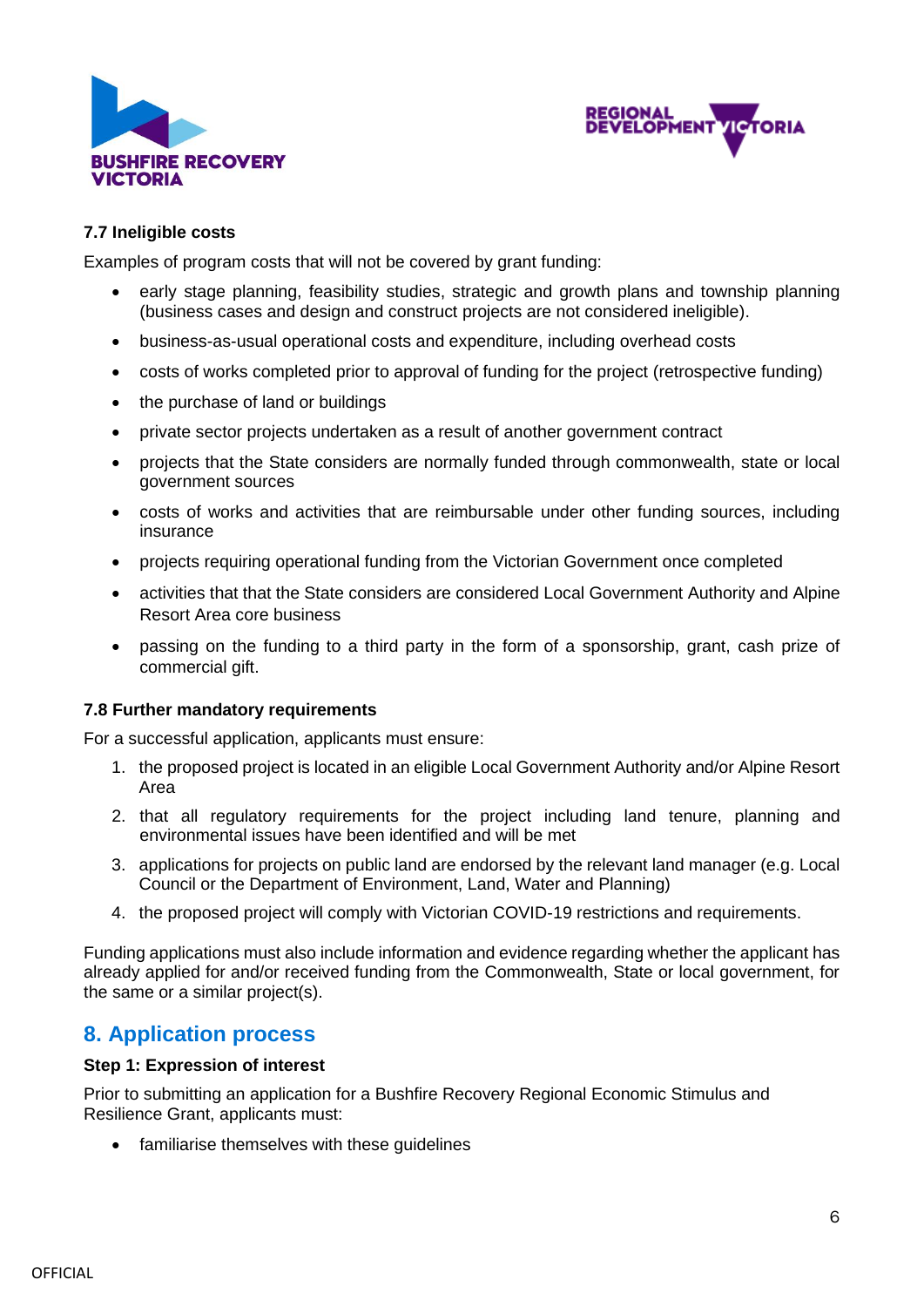



- discuss their project idea with the relevant RDV representative and provide evidence of that discussion with their application
- read the terms and conditions for the funding offered, within these guidelines and the grant agreement template
- express interest in applying for financial assistance by preparing a short description of the project, including the magnitude of the investment and jobs to be retained and created through the project.

RDV regional offices will undertake an initial assessment against program eligibility and assessment criteria and provide feedback. If this initial assessment is positive, the applicant will be invited to apply for funding. A positive assessment at this expression of interest stage is not approval of an application.

#### **Step 2: Prepare an application**

RDV regional offices will provide applicants with an application form as soon as possible following the assessment of their initial expression of interest.

Applicants will be required to address the assessment criteria of the program (see section 9) and provide the supporting documents required, including:

- a completed project plan including a risk plan
- cost estimates/quotes
- letters of support, as appropriate
- evidence confirming funding sources
- evidence of land ownership/tenure.

As required by RDV, applications may also need to include:

- a copy of completed Cultural Heritage Management Plan, Vegetation Assessments, Environmental Management Plans, etc. as appropriate or evidence that these types of plans are not required
- evidence that relevant approvals to commence the project have been obtained, such as Planning Permit, Heritage Victoria Permit, etc.
- schematic plans for the project. For projects over \$500,000 a quantity surveyor's estimate and construction plans for the project (desirable) should be provided.

For grants above \$50,000 applicants are required to provide copies of annual reports and audited financial statements (i.e. audited profit and loss statements and balance sheets) of the applicant organisation covering the last three years with their application. This will enable RDV to assess the financial viability of the applicant and their ability to manage and complete the project.

Where the applicant proposes to enter the grant agreement on behalf of a supported organisation (auspice arrangement) the application must include written confirmation from the supported organisation that it has reviewed the application and agree to its content and that the project will be delivered by the auspicing applicant on behalf of the supported organisation.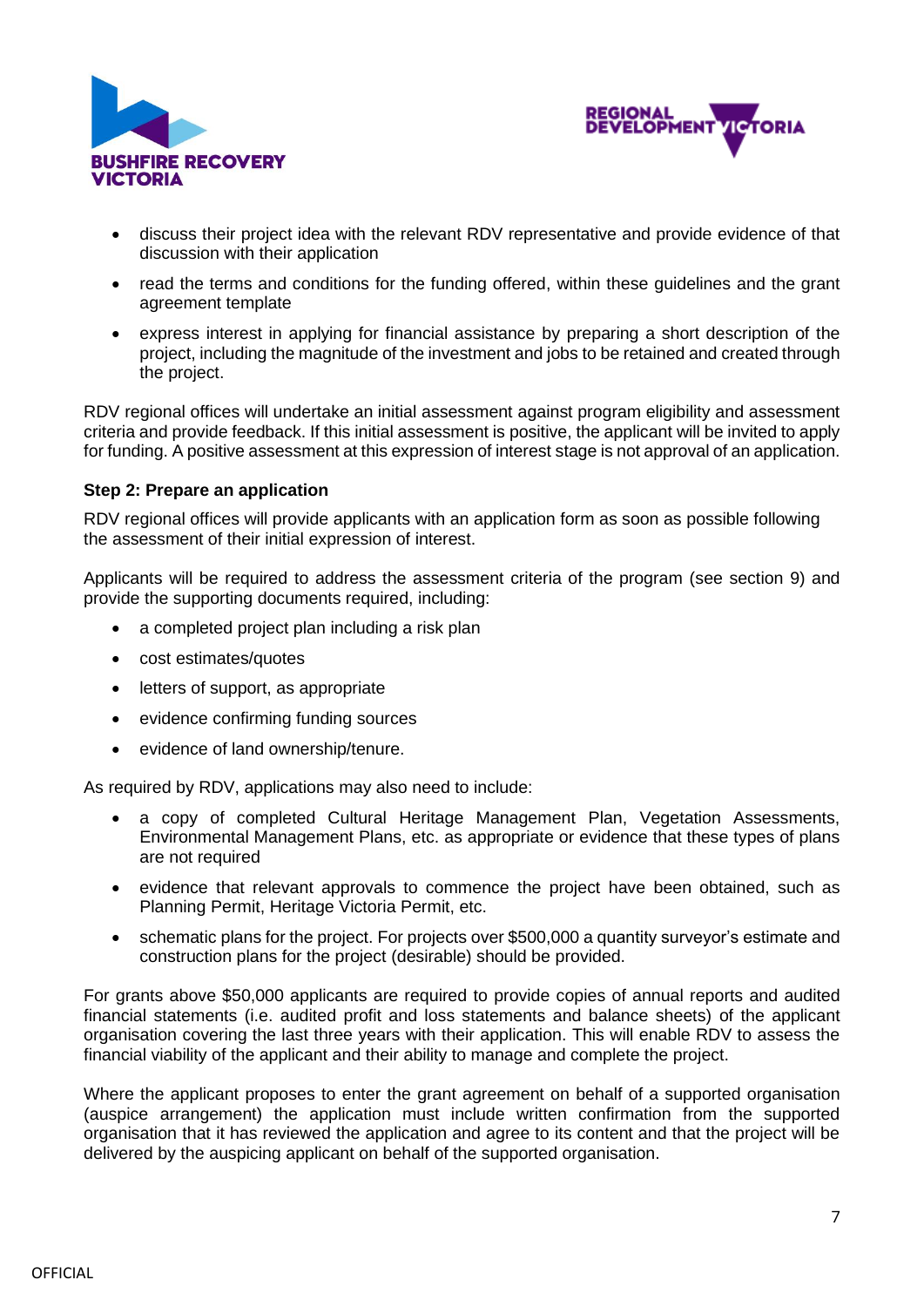



#### **Step 3: Assessment process**

Applications will undergo a multi-stage assessment process:

- RDV will determine the project's eligibility against the applicant and project eligibility criteria above and undertake probity checks and financial risk assessments of the applicant organisations where necessary. Ineligible applicants will not proceed to assessment.
- An Assessment Panel comprising state government representatives will assess eligible applications against the Assessment Criteria to determine a list of recommended projects.
- The relevant Minister/s and the National Bushfire Recovery Agency will review the recommendations of the Assessment Panel and a final list of recommended projects will be determined.
- Funding approval will then be sought from the Minister for Regional Development.

All persons involved in the assessment of the projects will have to declare and demonstrate appropriate management of any real or perceived conflicts of interest.

#### **Step 4: Letter of offer**

Applicants will be advised of the decision relating to their application in writing. Successful applicants will receive a letter of offer from the Minister for Regional Development.

### **9. Assessment criteria**

Projects must align with one or more of the eligible LER Program categories (section 7.5) for the Regional Economic Stimulus and Resilience Grants Fund.

Applicants must demonstrate an evidence base for the project need and benefit. The more evidence (qualitative or quantitative) provided to demonstrate adherence with Assessment Criteria 1-5, the greater the likelihood that the project will be funded.

#### **1. Regional economic benefit**

Applicants must explain how and why the project:

- aligns with one or more of the eligible LER Program categories (section 7.5);
- how well the project addresses one or more of the program objectives (section 4);
- will deliver regional economic benefits in a fire affected area, including the quantum and type of economic benefit and timeframe over which it will be realised;
- avoids unintended consequences (for example, adverse impacts on neighbouring local businesses, vulnerable groups or the environment, or ongoing costs for the community or local government); and
- cannot be delivered through other funding sources.

#### **2. Local participation, support and delivery**

Applicants must demonstrate that the project has local participation and support showing the community was engaged at the project planning stage (where relevant) and/or there are identified pathways for the project benefits to be shared in the community.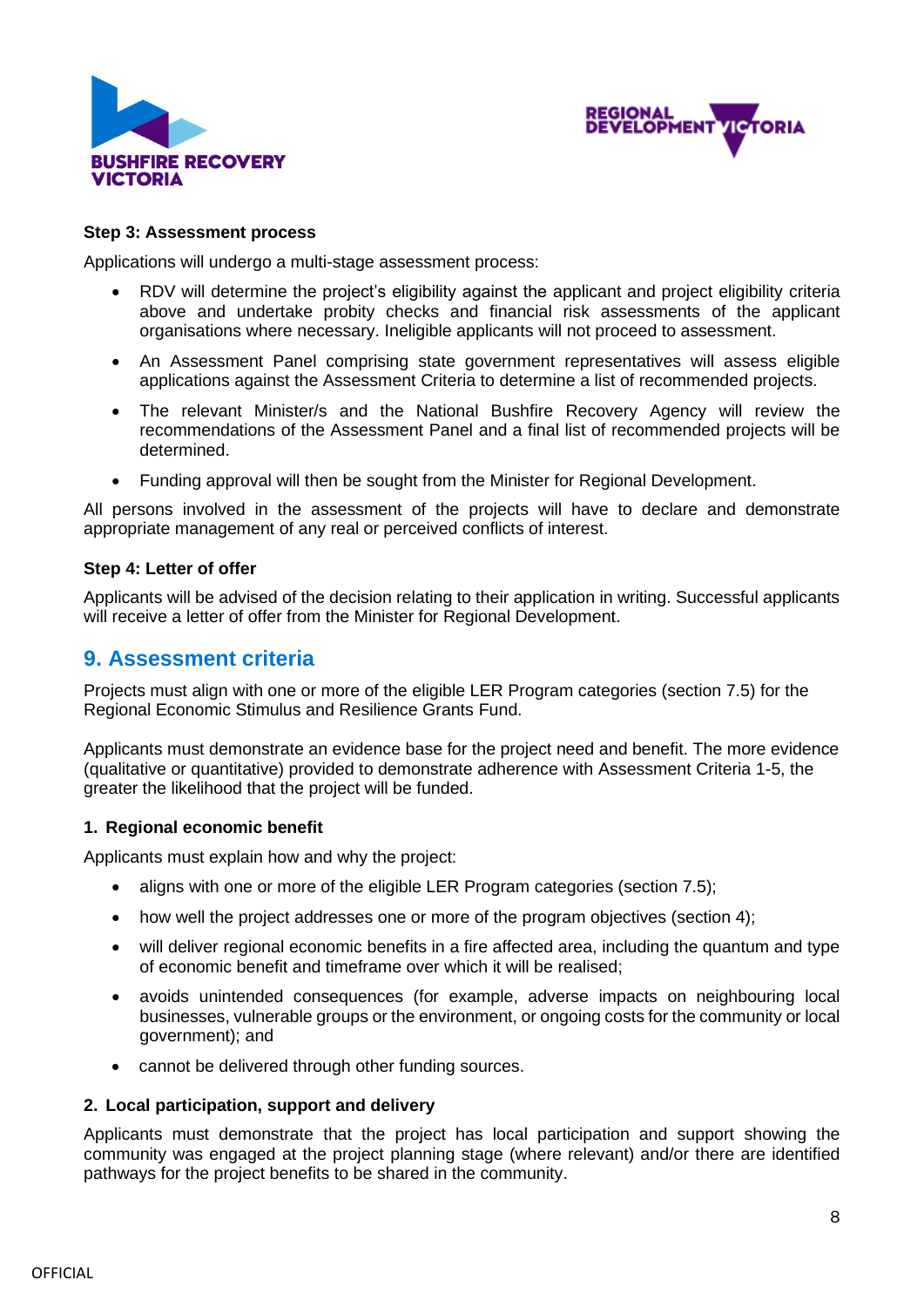



The project should demonstrate one or more of the following:

- support from the community (e.g. through letter/s of support or resolutions of industry or community groups, Municipal Recovery Committees, Community Recovery Committees, Traditional Owners and/or local government);
- encourage the participation of communities including Traditional Owners (e.g. through job creation, involvement in planning processes and development); and/or
- enhance local and Aboriginal employment and procurement opportunities, including opportunities for local trades, services and other input-supplying businesses.

#### **3. Alignment with relevant economic recovery plans**

Applicants must demonstrate how the project:

• aligns with and supports one or more of the medium-long term economic recovery needs identified in the State Recovery Plan, Municipal Recovery Plans and/or other endorsed economic recovery plans;

Applicants must also demonstrate how the project is consistent with one or more of:

- the priorities from the National Disaster Risk Reduction Framework (e.g. helping to understand or reduce disaster risk, enhancing investment, encouraging greater uptake of adequate insurance); and/or
- the characteristics of a resilient community identified in the National Strategy for Disaster Resilience (e.g. functioning well under stress, successful adaptation, self-reliance and social capacity).

#### **4. Enduring socio-economic outcomes**

Applicants must demonstrate how the project:

- supports vulnerable groups/diverse populations;
- supports long term socio-economic outcomes for communities in a bushfire affected region; and
- local and regional recovery is tangible, sustainable (i.e. delivers ongoing benefits and employment opportunities), builds future resilience, and reduces future disaster risk.

#### **5. Project feasibility and delivery**

Applications must demonstrate all of the following:

- they are financially viable and have the capacity to manage and complete the project;
- that suitable project management arrangements are in place and included in the project implementation plan and budget, including clear project timeframes and milestones, and an anticipated completion date;
- that project costs are accurate and reasonable (including any in-kind and/or co-contribution funding support);
- that project risks have been identified and strategies are in place to manage them;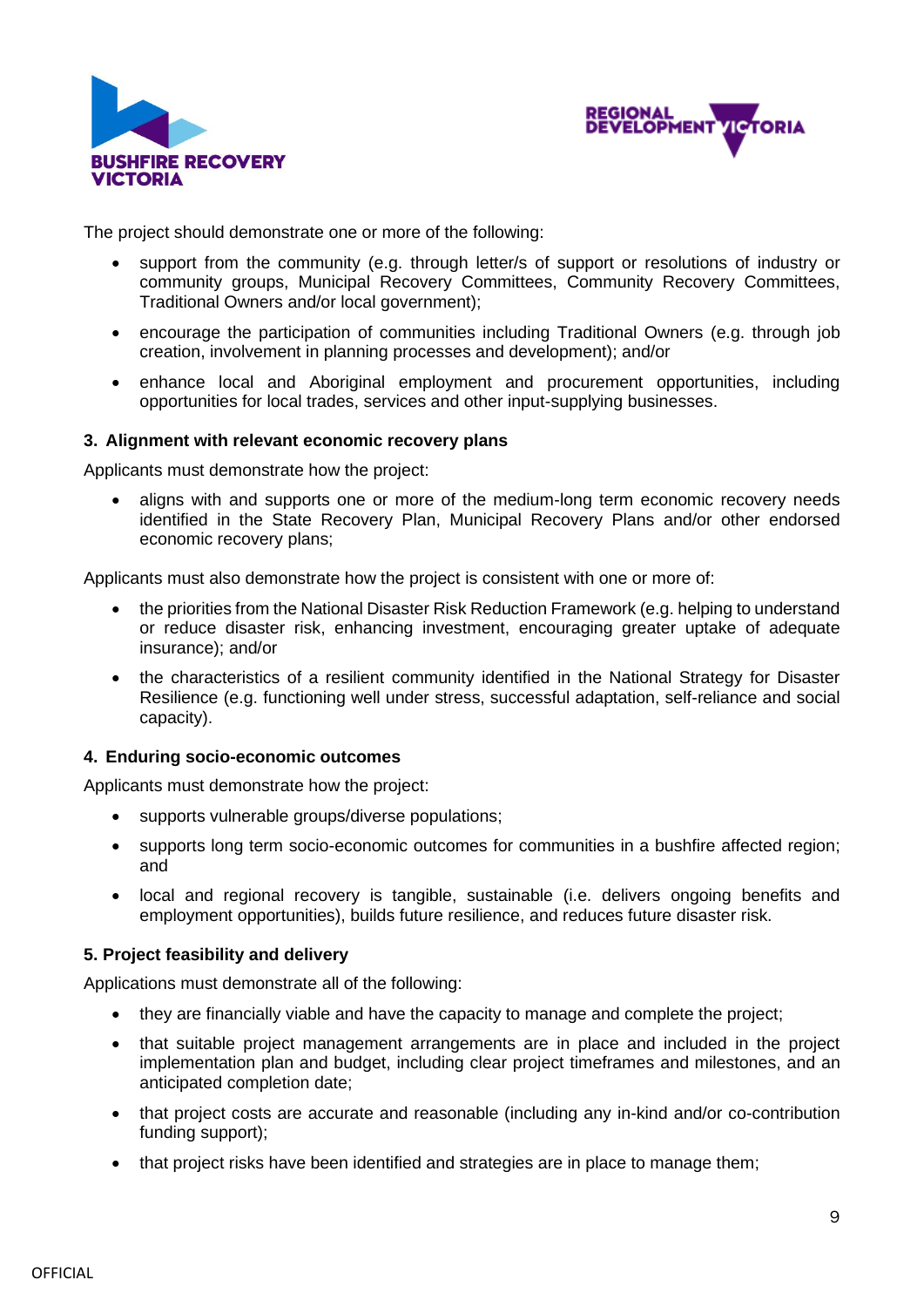



- that delivery partners have the capacity and experience to deliver the project;
- if relevant, how the project incorporates principles of environmentally sustainable design and addresses Universal Design while complying with relevant anti-discrimination legislation; and
- if relevant, that the project is consistent with good heritage practice, i.e. The Burra Charter (if heritage listed).

## **10. Assessment weighting**

Applications will be assessed against the Assessment criteria as outlined in the table below.

| <b>Assessment Criteria</b>                               |     |
|----------------------------------------------------------|-----|
| Economic benefit                                         | 40% |
| Local participation and support in planning and delivery |     |
| Alignment with relevant economic recovery plans          |     |
| Enduring socio-economic benefits                         |     |
| Project feasibility and delivery                         |     |

## **11. Compliance and governance**

#### **11.1 Acknowledgement of joint State / Commonwealth Government assistance**

Grant recipients will be required under the grant agreement to follow guidelines for acknowledging joint Commonwealth and Victorian Government funding under the DRFA. These guidelines can be found at:

- **[Bushfire Recovery Victoria website](https://www.vic.gov.au/bushfire-recovery-victoria)**
- [Disaster Recovery Funding Arrangements 2018](http://www.disasterassist.gov.au/Documents/Natural-Disaster-Relief-and-Recovery-Arrangements/disaster-recovery-funding-arrangements-2018.pdf)

A breach of these guidelines is considered a breach of your grant agreement with the Victorian Government.

As the project is being delivered, applicants will need to identify announcements, progress and finalisation of program media opportunities. The applicant must communicate these opportunities in line with the terms of the grant agreement, which will include protocols.

A Victorian and Commonwealth Government endorsed sign must also be placed at the site of infrastructure activities.

BRV in consultation with RDV will oversee approval of joint media releases and associated materials for government agencies and councils, in consultation with National Bushfire Recovery Agency.

### **11.2 Grant Agreement**

Organisations approved for funding will enter into a Grant Agreement with DJPR, as represented by RDV, detailing all funding obligations and conditions including:

• the grant's terms and conditions, including use of funds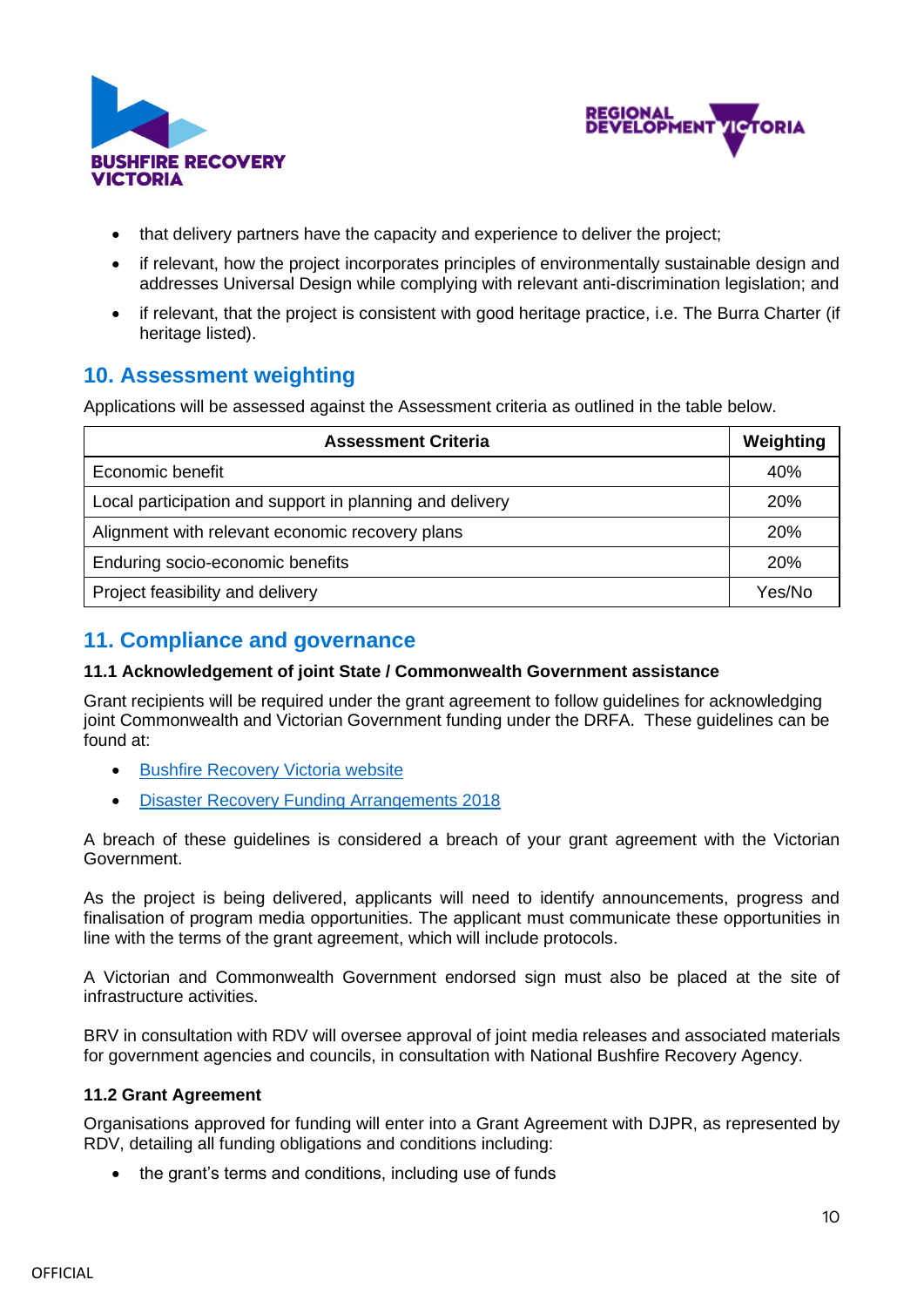



- proper use of the funds
- key deliverables,
- instalments and due dates, and
- reporting requirements.

Organisations that are successful in receiving funding will have 60 days in which to enter into an agreement. If a grant offer is not accepted during this period, the grant may be withdrawn.

During a project, RDV may conduct site visits as necessary. In some instances, based on project size, complexity and the amount of funding being provided, a project control group (or equivalent) may need to be established with regular meetings and reports. At its discretion, RDV may either participate or be an observer in these meetings.

Grant recipients are subject to the requirements of Local Jobs First Policy where the value of the grant is above \$1 million. Local Jobs First requirements can be found at: <https://localjobsfirst.vic.gov.au/>

#### **11.3 GST**

Applicants should note that all project costs included in the application must be exclusive of GST. Applicants must have an ABN and be registered for GST or provide written advice from the Australian Taxation Office that no withholding tax is required to be withheld from the grant payment.

#### **11.4 Reporting and evaluation**

Once the grant agreement has been signed, grant recipients will be required to actively manage and deliver the project and provide accurate progress reports to RDV.

The grant agreement will set out the agreed reporting requirements and timelines.

Grant recipients will be required to submit progress and completion reporting, assess progress of the project against milestones, outputs and outcomes and provide evidence of project completion.

After completion of the project, grant recipients must submit annual evaluation reports assessing the project's success in meeting its stated objectives, outputs and outcomes. Appropriate data will need to be collected by grant recipients to demonstrate how the project has achieved the objectives and desired outcomes of the project. Depending on the significance of the project, these evaluation reports may be required for up to three years following completion of the funded project.

The Victorian Government may request funding information and progress reports outside of this agreed reporting activity if required.

Grant recipients will be required to cooperate with an evaluation which is undertaken during and/or after completion of the project.

#### **11.5 Privacy**

Any personal information about the applicant or a third party in the application will be collected by RDV, a statutory body within DJPR for the purpose of grant administration. This information may be provided to other Victorian Government agencies for the purposes of assessing applications. If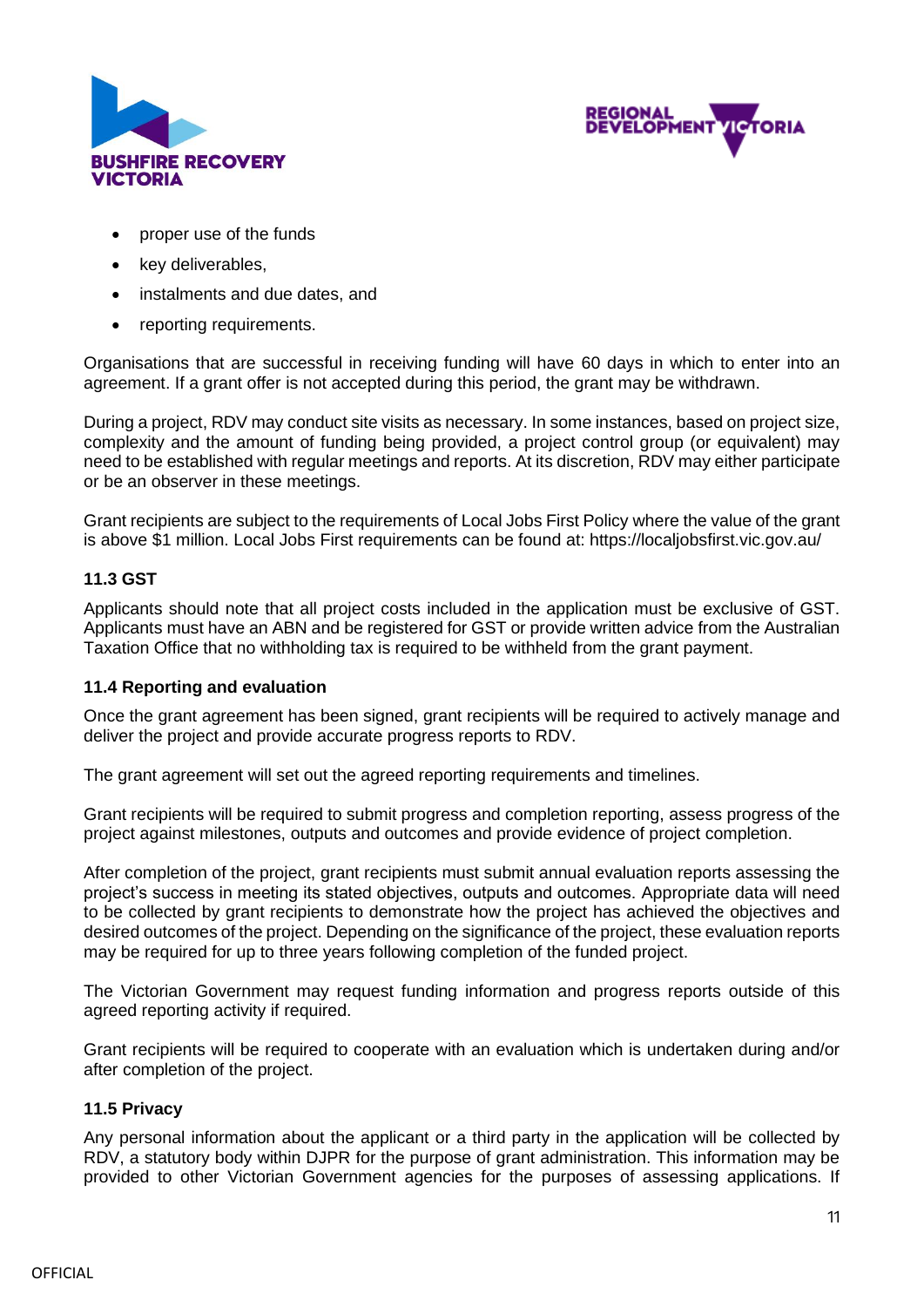



personal information about third parties is included in the application, the applicant must ensure that the third parties have consented to their information being collected and used for the purpose of assessing the application, and are aware of the contents of this privacy statement and the DJPR Privacy Policy available from the Privacy Officer (details below).

Any personal information about the applicant or a third party in correspondence will be collected, held, managed, used, disclosed or transferred in accordance with the provisions of the *Privacy and Data Protection Act 2014 (Vic)* and other applicable laws. DJPR is committed to protecting the privacy of personal information.

The department's privacy policy is available from:

**Privacy Officer** Department of Jobs, Precincts and Regions GPO Box 2392 Melbourne, VIC, 3001 Email: privacy@ecodev.vic.gov.au

Enquiries about access to information about you held by DJPR should be directed to:

#### **Freedom of Information Manager**

Department of Jobs, Precincts and Regions GPO Box 2392 Melbourne, VIC, 3001 Email: foi@ecodev.vic.gov.au

#### **11.6 Record keeping**

All agencies must keep an accurate audit trail. DRFA records must be available for seven years from the end of the financial year the claim is acquitted by the Australian Government. For audit purposes, the Australian Government may at any time, via BRV and DJPR, request documentation from agencies to evidence the State's compliance with any aspect of the DRFA. This may include, but not be limited to, access to project level information to confirm acquittal in accordance with the DRFA.

#### **11.7 Information only**

These Guidelines, and any discussions the applicant or its advisors may have with an RDV representative, are for information only, and do not constitute advice. Applicants should seek independent advice before making an application or entering into a grant agreement. Expressions of interest and applications are at the sole cost of the applicant.

RDV makes no representation that a grant of funds will be made to any applicant and reserves the right to make no funds available under the Bushfire Recovery Regional Economic Stimulus and Resilience Grants Program.

DJPR reserves the right to amend these guidelines and the application terms at any time as it deems appropriate.

#### **11.8 Discretion to grant funding**

The final assessment of an application and any decision to approve funding are matters for the State